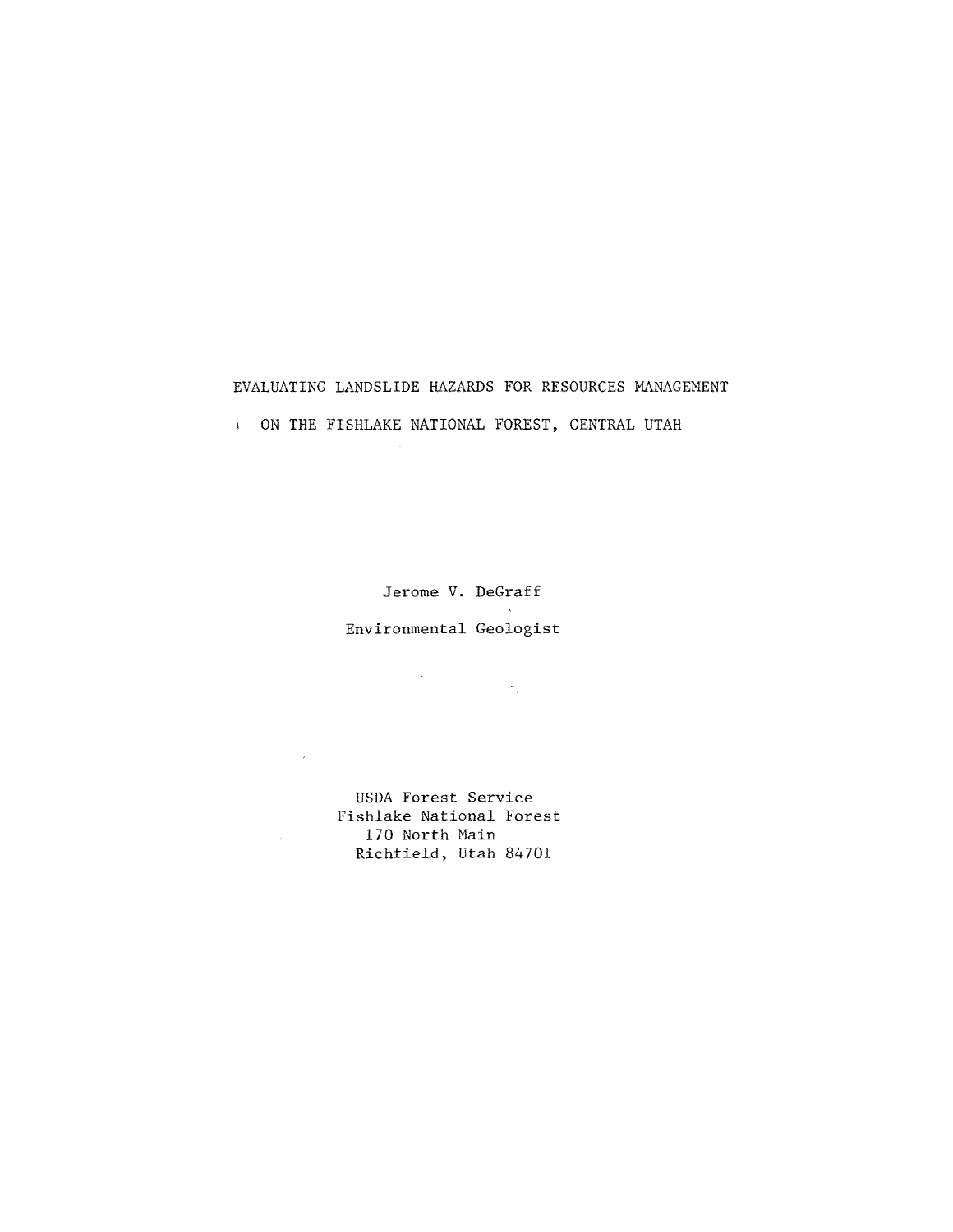## ABSTRACT

Landslide-related losses on National Forests commonly involve damage to facilities or resources and landsliding that acts as a barrier to resource utilization. Landslide-hazard reduction programs have the potential for significantly reducing losses. The comprehensive landslidehazard reduction program on the Fishlake National Forest seeks to avoid reactivation of existing landslides or creation of new ones. It aids management decision-making for: 1) land and resource allocation 2) project design, and 3) prioritizing remedial measures. An inventory locating, describing, and mapping existing landslides is basic to aiding all three kinds of decisions. Inventory work found eighty-nine landslides ranging from 1 to 1,239 acres on the southern Wasatch Plateau. Using this landslide data, a quantitative approach assigned relative landslidesusceptibility to unfailed slopes. Knowledge of existing and potential landslides in this area aids land and resource allocation decisions. Avoidance of all existing or potential landslides is not always possible in resource management. There is a 0.34 probability of future landslide movement near the south end of Thousand Lake Mountain. This was determined from tree-ring analysis of past activity within this old landslide deposit. This information guides decisions on project design changes. Physical monitoring established a 10.5 feet per year rate of movement for a Salina Canyon landslide adjacent to the Interstate 70 right-ofway. At this current rate, the landslide will encroach on the right-ofway in 14 years. Observational monitoring occurs along a 2.7 mile road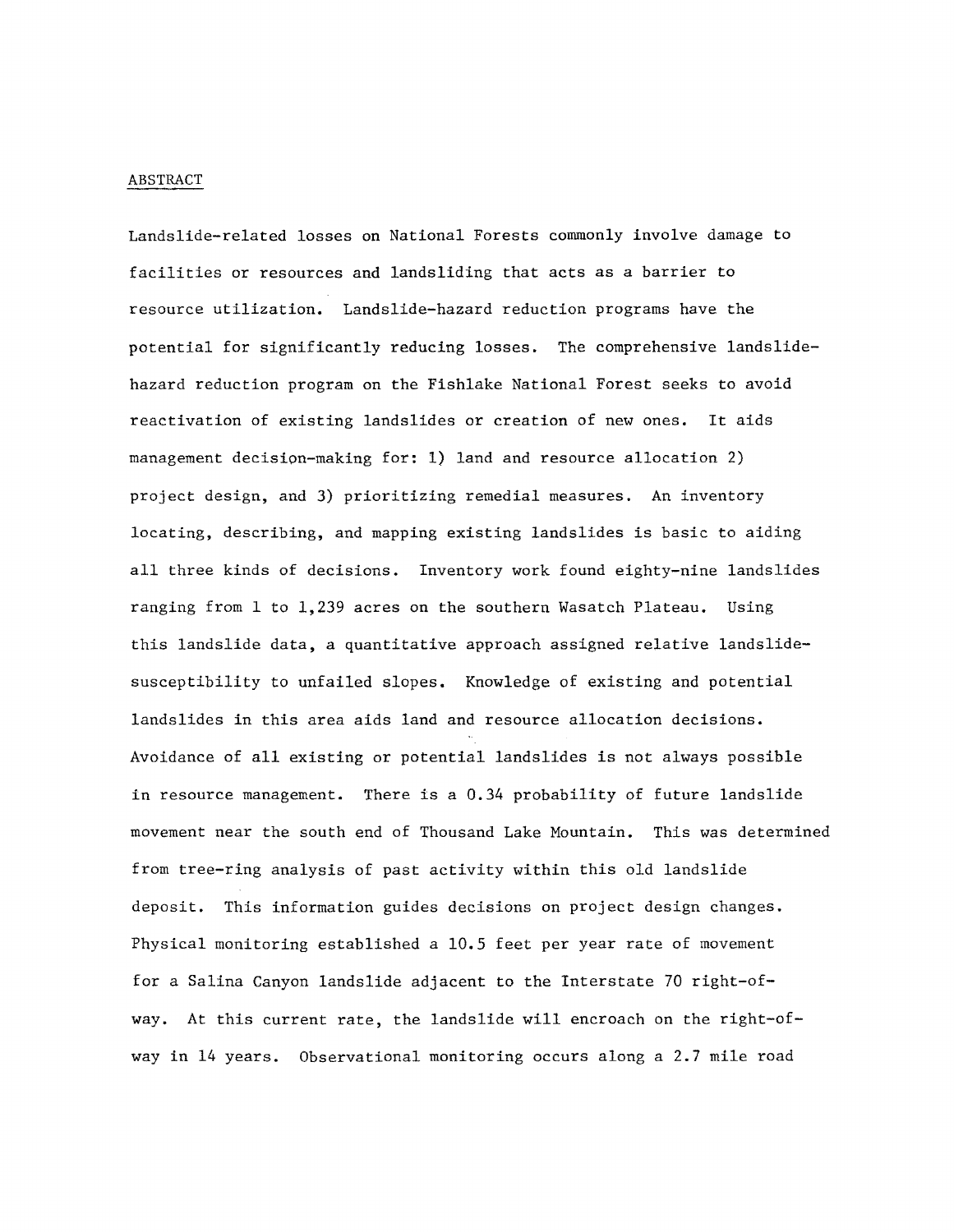section in Beaver Canyon. Over a three year period, an average of 20 locations hosted multiple failures each year. The annual intensity indicates the use being made of debris disposal sites. Activity index for indiviual locations indicates failure activity per year. Most locations are subject to a failure every year with a few hosting two failures per year. Prioritizing remedial measures is easily made with this type of data.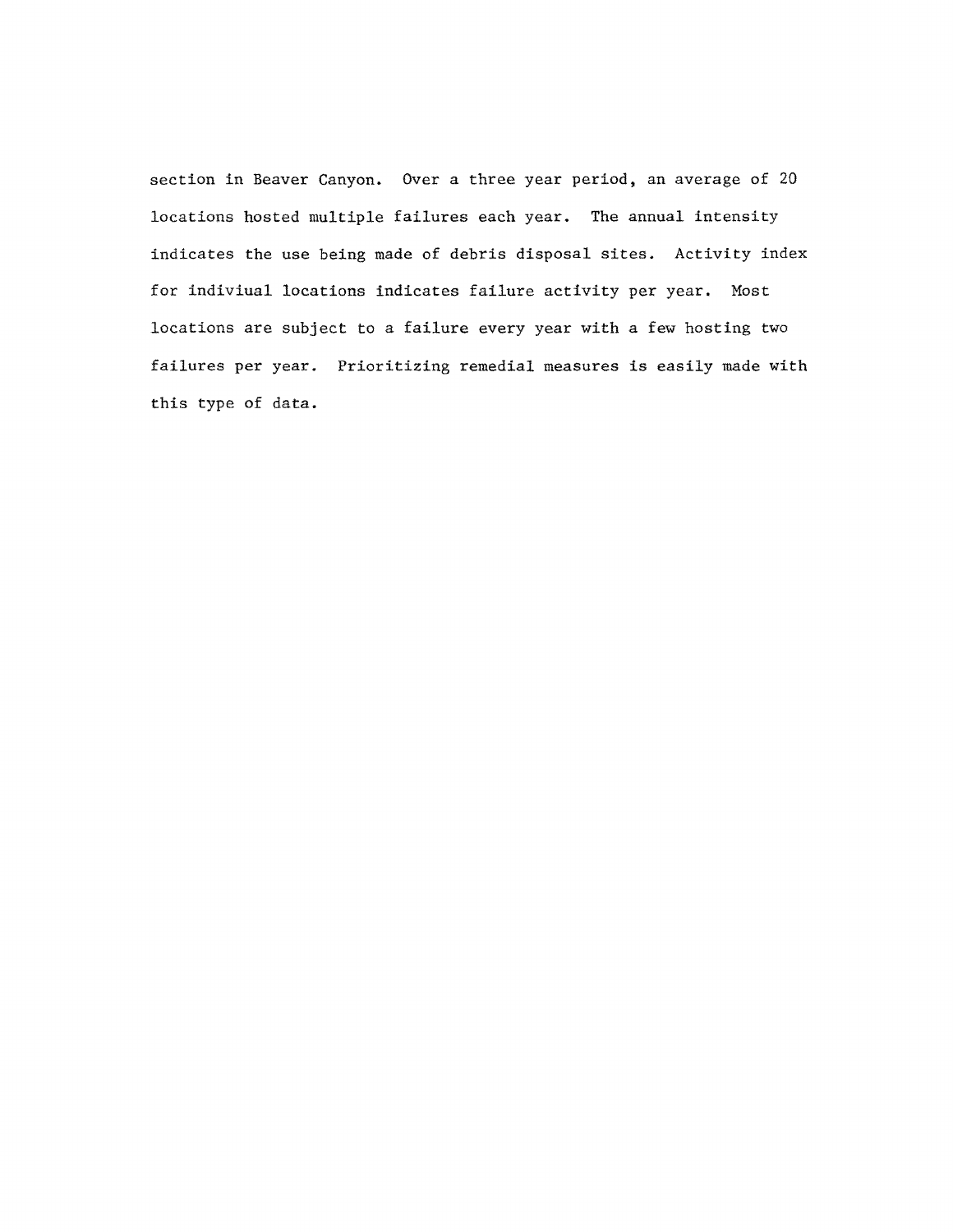### INTRODUCTION

Landslides like all natural disasters result in monetary and resource losses (Fleming and Taylor, 1980). For natural resources management, this means both damage to existing facilities or resources and landsliding that acts as a barrier to resource utilization. It is not uncommon for the magnitude of landslide-related losses to go unrecognized. The lower density of people and structures on National Forests compared to urban and suburban areas only tends to enhance this misperception. Fewer attention-getting events occur to illustrate the need for a comprehensive approach to landslide hazard reduction. Too often, efforts are only directed where landslides are proving especially troublesome. This crisis-oriented approach avoids addressing the total range of landsliderelated losses being incurred. Significant reduction in losses is possible through efforts aimed at preventing or mitigating damage that may occur (Fleming et aI, 1979; Fleming and Taylor, 1980). This can represent a considerable savings over a number of years. For example, an estimated \$400,000 was spent by federal, state, and private sources for remedial work on landslides within the Fishlake National Forest in central Utah during the last four years. This amount represents costs for debris removal and landslide stabilization; no dollar values for natural resources damaged or blocked from future development are included. Clearly, a comprehensive program contributing to reduction of landslide losses is desirable from a management standpoint.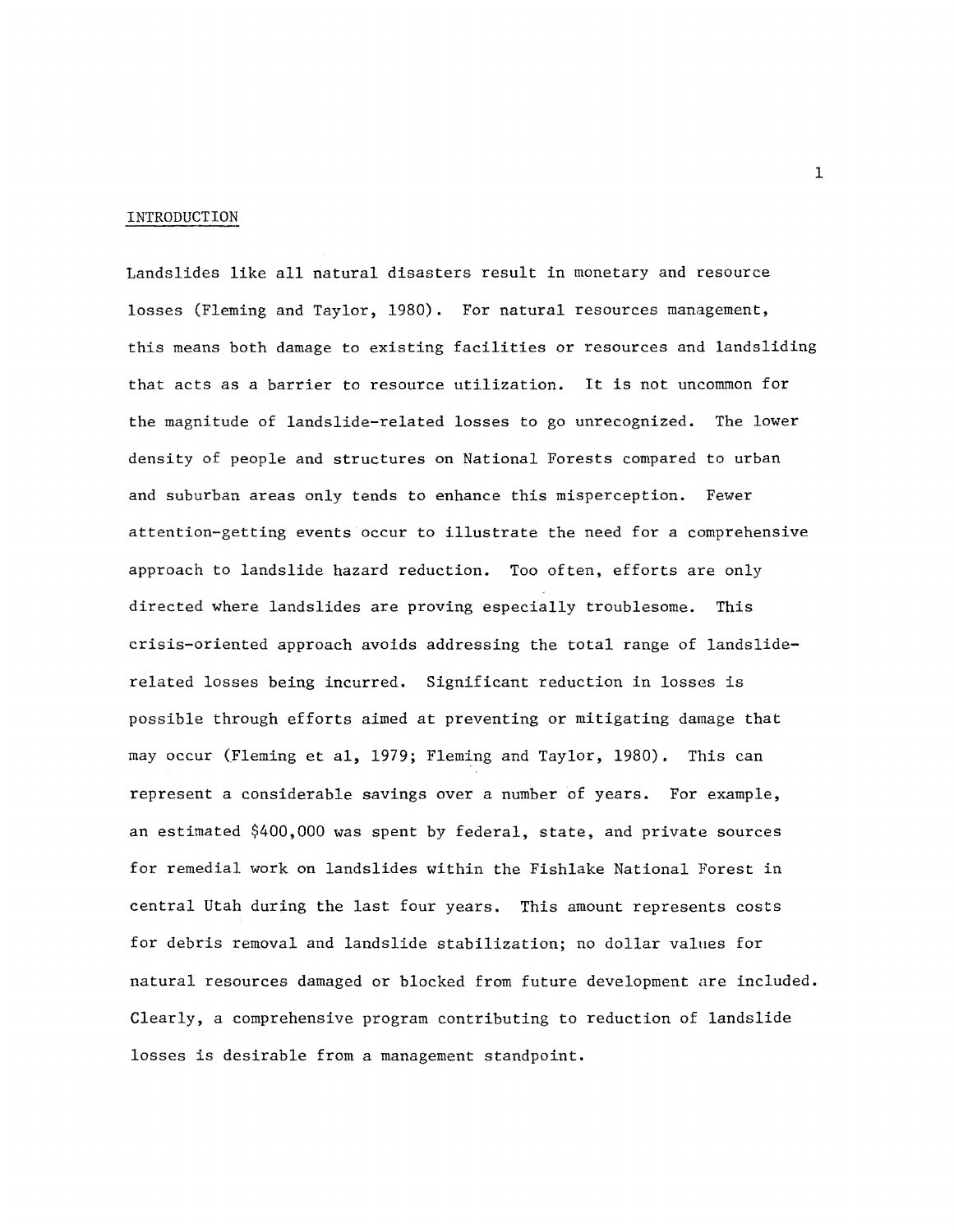### LANDSLIDE HAZARD REDUCTION

The Fish1ake National Forest encompasses approximately 1.5 million acres in central Utah (Fig. 1). Principal resources managed are water, range land, minerals, recreation use, wildlife habitat and timber. The Forest includes the southern Wasatch Plateau, Pavant Range, Canyon Range, northern Sevier Plateau, Fishlake Plateau, Tushar Mountains, and Thousand Lake Mountain. These landforms include a variety of sedimentary and igneous rock types with thrust faults, normal faults, and broad folds as typical structural features. Elevations range from 1520 m to 3895 **m.** A number of major, known landslides are found within the Forest boundaries (Shroder, 1971).

A comprehensive landslide-hazard reduction program is being instituted on the Fishlake National Forest. Avoiding reactivation of existing landslides or creation of new ones is the primary goal. It evaluates landslide hazards to aid management decision-making in three major areas: 1) land and resource allocation, 2) project design, and 3) prioritizing mitigation or remedial measures. The inital step in the program is an inventory to locate, describe, and map all existing landslides. This inventory provides the basic data for: 1) assessing landslide-susceptibility, 2) establishing probability of future movement, and 3) determining frequency or rate of sliding. Landslide inventory work uses existing geologic maps, interpretation of largescale aerial photography, and field evaluation. The inventory is presently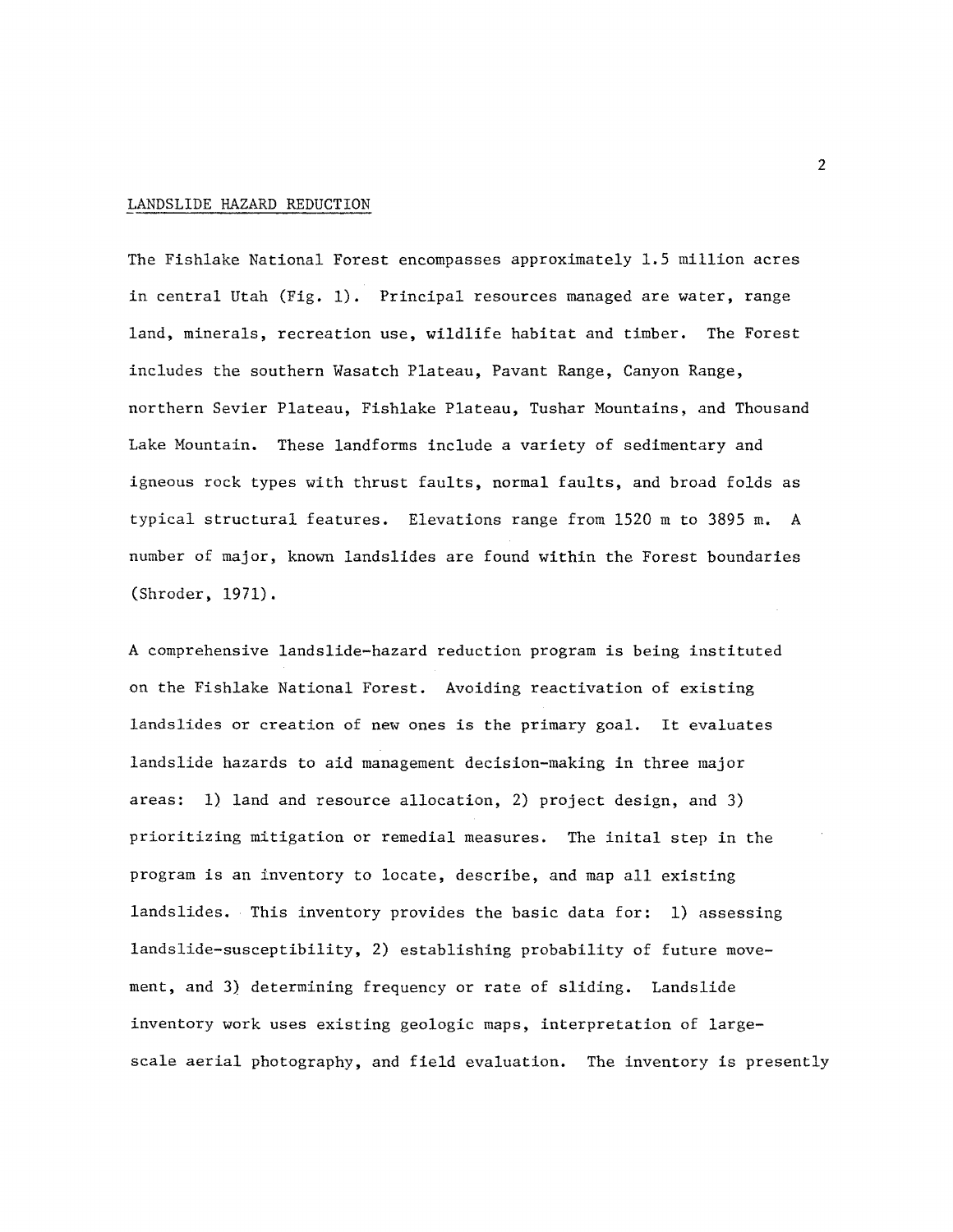complete on the southern Wasatch Plateau, northern Sevier Plateau, and Tushar Mountains. A total of 89, 26, and 213 landslides, respectively, are found within these three areas.

### LAND AND RESOURCE ALLOCATION

Land and resource allocation questions involve comparison between alternative courses of action. For example, it is desirable to choose the road route crossing the least amount of landslide-susceptible terrain from among several feasible routes. These decisions require knowledge of existing landslides and relative landslide potential on unfailed slopes. The landslide inventory provides the information on existing landslides. Establishing the relative potential for landsliding on unfailed slopes takes the form of a regional landslide study. Regional landslide-susceptibility studies are commonly based on the relation of local landsliding to a few measurable factors such as bedrock, slope inclination, and slope orientation (Nilsen and Brabb, 1975; Lessing and Erwin, 1977; DeGraff, 1978).

The Fishlake National Forest uses a matrix assessment approach to determine relative landslide-susceptibility for unfailed slopes (DeGraff and Romesburg, 1980). This approach defines discrete susceptibility classes by a quantitative comparison of landslide site conditions to similar site conditions on unfailed areas. Data on existing landslides is one component of this assessment. Mapping in 1979, identified 89 landslides on the southern Wasatch Plateau within the Forest boundaries (Fig. 1).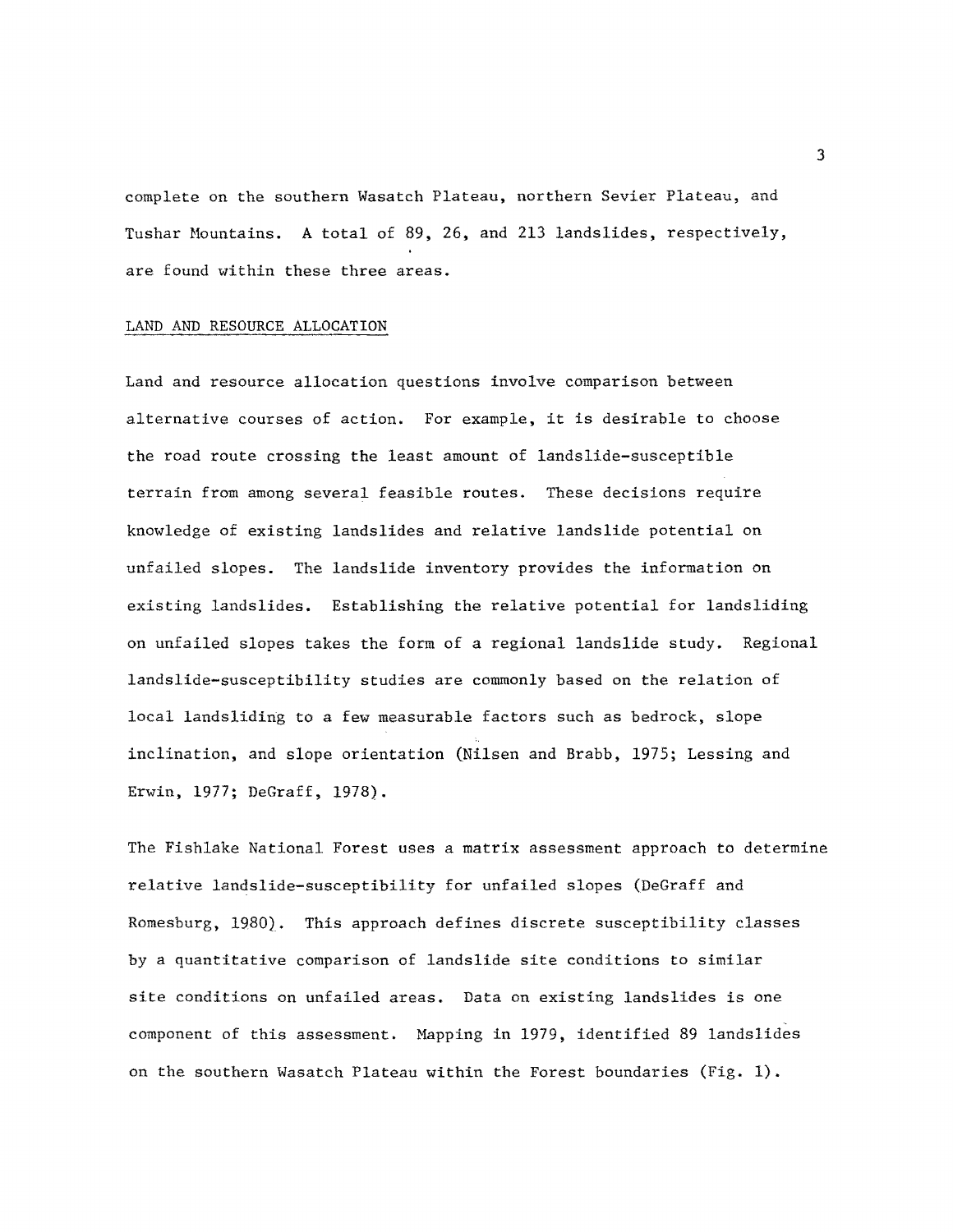These landslides ranged from 1 to 1,239 acres in size. A total of 7,878 acres amounting to about 3% of this area is subject to past landslide disturbance. Data collection for each landslide included determining bedrock unit, slope inclination, slope orientation, and area. The total number of landslide areas for each combination of bedrock, inclination, and orientation was divided by the acres within the southern Wasatch Plateau study area having the same set of characteristics. This yields the proportion of that area subject to past landsliding. Combinations of bedrock, inclination, and orientation with high proportions have greater landslide-susceptibility than those with lower proportions. A statistical procedure groups the range of proportions to define the three most susceptible classes of the four classes of relative landslidesusceptibility. The fourth class is the low susceptibility rating. It consists of areas with bedrock, inclination, and orientation combinations with a proportion of zero, reflecting the absence of any associated landsliding. Proportions for combinations with associated landsliding range from .01 to 1.00. Combinations with proportions between .01 and .15 define moderate susceptibility areas. High susceptibility areas have combinations with proportions between .16 and .51. Combinations with proportions between .52 and 1.00 identify severe susceptibility areas. A computer mapping system groups adjacent points with identical susceptibility ratings into map units within the southern Wasatch Plateau. Figure 2 shows a part of that map for an area near White Mountain. Land and resource allocation can now examine alternatives in terms of relative landslide-susceptibility within this part of the Forest.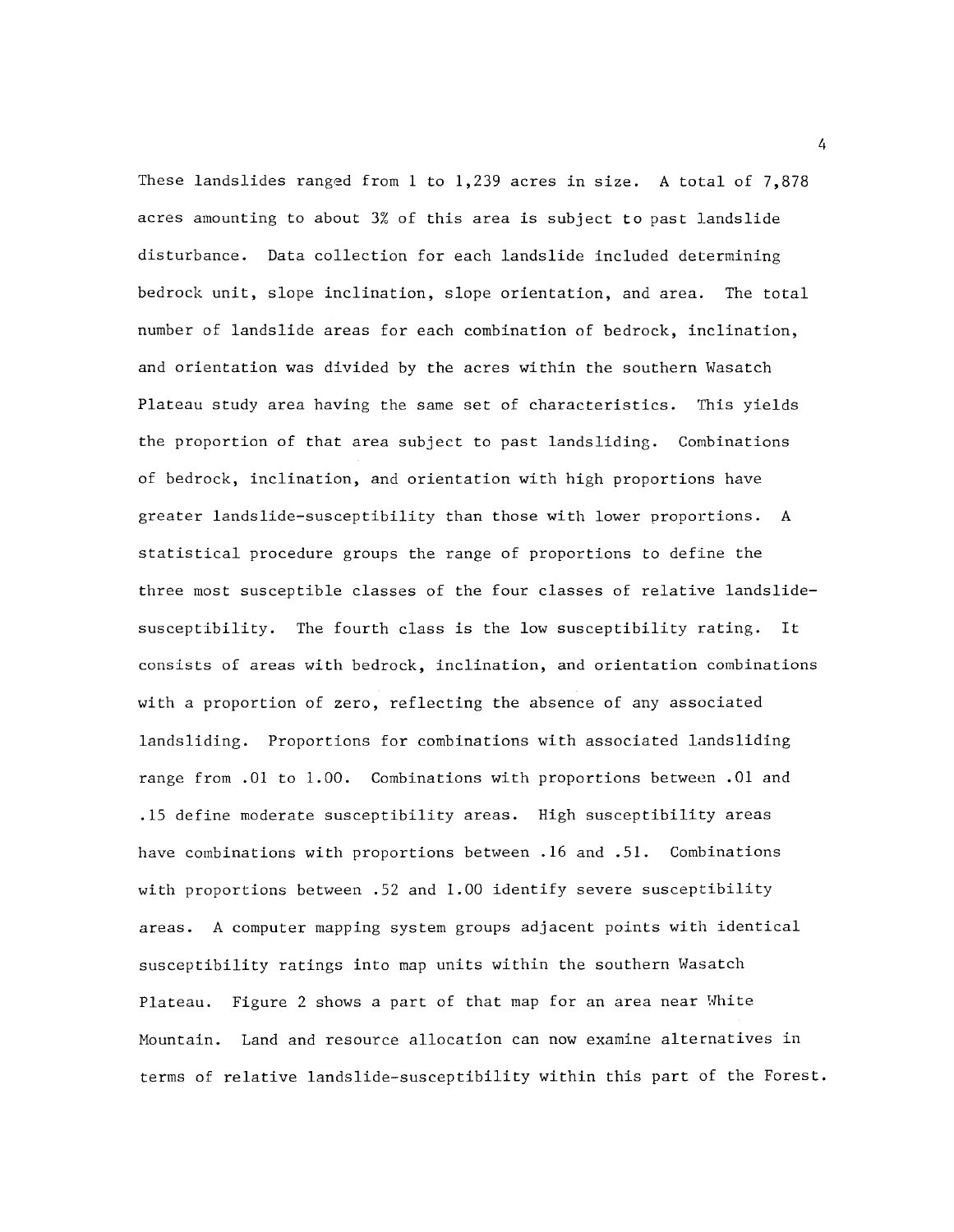#### PROJECT DESIGN

Even with a region landslide-susceptibility evaluation, avoidance of all existing or potential landslides may not be possible. It may be appropriate to modify project design to avoid ot mitigate potential landslide damage. It is necessary to know the likelihood of future landslide movement to decide if modification is justified. Failure to consider this point when converting tree cover to grass cover in the Sheep Creek watershed resulted in widespread reactivation of landslide movement that continues fourteen years after initial project work (DeGraff, 1979). Tree-ring analysis provides a valuable tool in determining probability of future landsliding (Shroder, 1980). Tree tilted by landslide movement respond by adjusting growth patterns to restore the growth tip to a vertical orientation. The trees develop a curved form from tip to base. In confiers, this geotropic response creates a wider ring in the downtilt side of the tree compared to the uptilt side for the same growth year. This eccentric growth is detectable from cross-sections of affected trees. Frequently, reddish-tinged cells called reaction wood are associated with an eccentric growth pattern. Other agents, such as fallen timber and snow shove, can cause eccentric growth. A landslide study must carefully choose sample trees that appear unaffected by these agents.

In 1980, the probability of future landsliding arose for a location on the Forest at the south end of Thousand Lake Mountain (Fig. **1). An**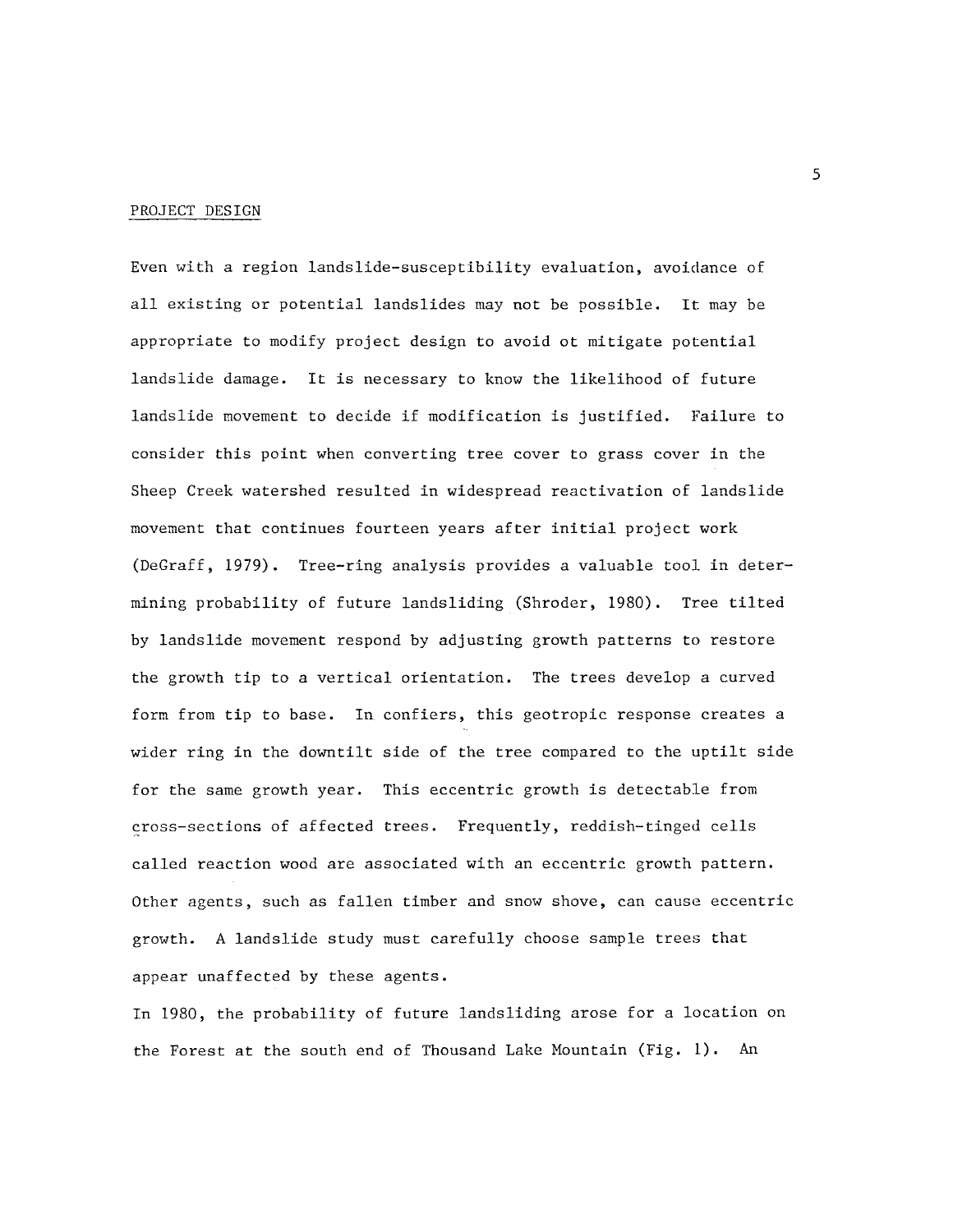apparently fresh ground crack in old landslide deposits was noted. A water collection ditch and an access road to a municipal spring are adjacent to this potentially moving area. To preserve these facilities from the effects of future movement, mitigating measures could be necessary.

The slope adjacent to and downslope from the crack hosts an open stand of Douglas fir. Many of these trees exhibit a curved form oriented downslope. There is no evidence suggesting that any agent other than landsliding is affecting tree form. Sample density was about 1 tree per 0.5 acres for a total of six trees. An increment borer extracted cores oriented through the curve of each tree at breast height and base level. After drying, mounting, and sanding, measurement was made of ring widths for each cross-section. For each annual ring, the percentage of total ring width represented by the uptilt side width was calculated. Percentage values greater than 60 or less than 40 are considered significant eccentricity beyond normal environmental variations. Landslide movement events sufficient to tilt the tree and cause eccentric growth are those that created significant eccentricity in both the breast height and base level cores for the same growth years. Figure 3 shows a composite of all landslide events recorded for an 80-year period from the six trees sampled. Landsliding has a recurrence rate at this location of one landslide every three years. Using the formula:

$$
p = \frac{1}{T}
$$

where p is the probability of an event and T is the recurrence rate of an event; there is an 0.34 probability of future movement at this location.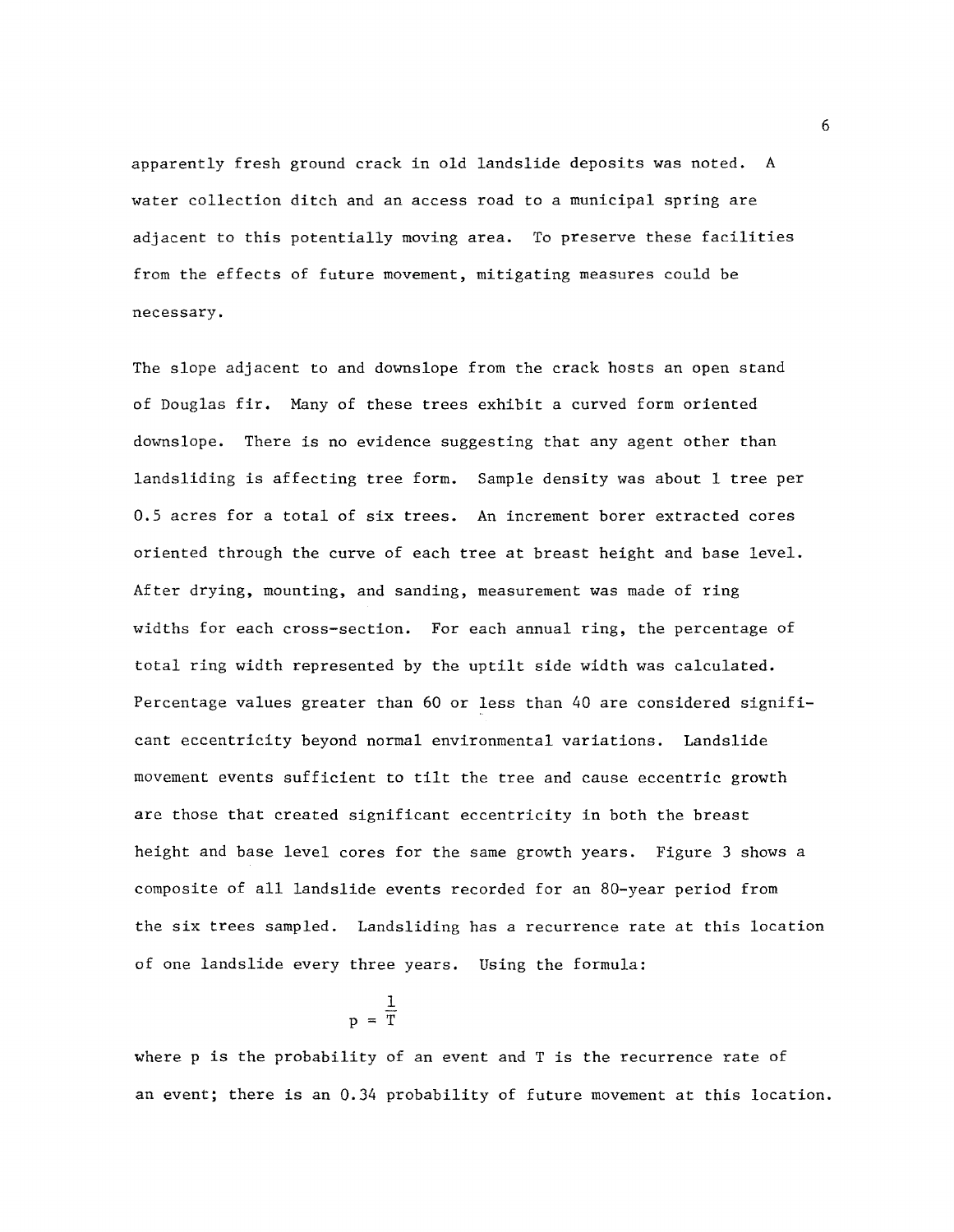This probability does not justify immediate mitigating measures for these low investment facilities. It does indicate a potential problem area for the future.

#### PRIORITIZING REMEDIAL EFFORTS

Resources management sometimes must deal with existing, active landslides (Fig. 4). The focus for decision-making is expending limited funds for remedial work on only high priority problems. It is not always obvious which landslides deserve a high or low priority. In practical terms, landslides with the greatest immediacy for causing damage and locations with chronic landslide occurrence warrant highest priority. Rate of landslide movement and frequency of slide occurrence data provides a basis for determining priority. Physical and observational monitoring is a primary source of such data. Physical monitoring involves placing simple measuring devices on a landslide (DeGraff and Olson, 1980). The total distance measured for a given period of time yields the rate of landslide movement. Observational monitoring requires careful recording of landslide events. This record includes location, size, cost and time of occurrence information.

A good example of physical monitoring is a I-acre landslide adjacent to the Interstate 70 right-of-way through Salina Canyon (Fig. 1). Encroachment onto the right-of-way will require coordination with appropriate agencies to ensure no impairment occurs to 1-70. Physical monitoring consists of a toe stake monitor. Nine 3-foot metal posts are placed at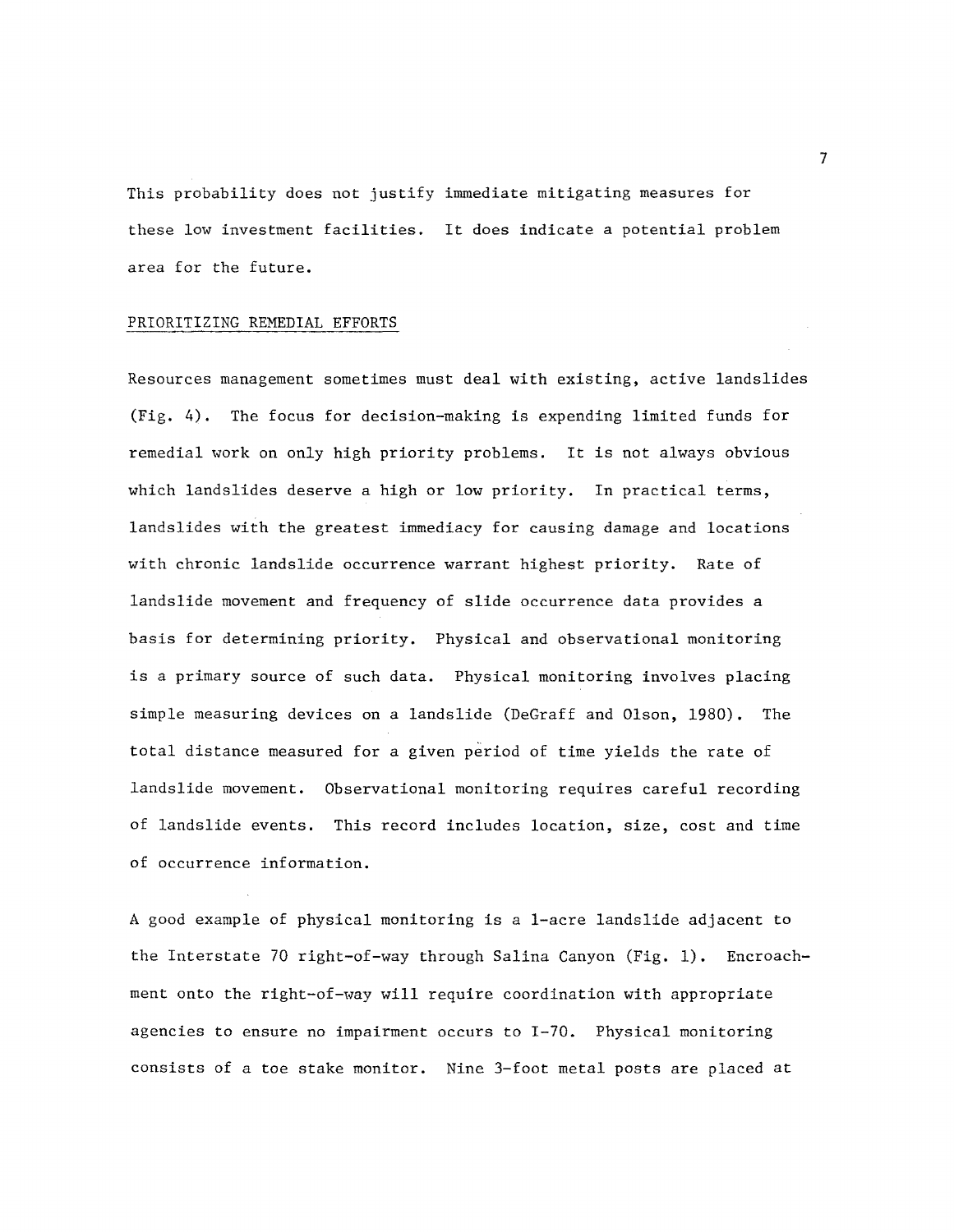7-foot intervals downslope forn the moving toe of this landslide. The distance moved is determined by the number of metal posts remaining each year. Original installation was in 1976. By 1980, movement amounted to 42 feet. This translates to a average movement of 10.5 feet per year. Another 150 feet of movement will bring the landslide into the right-of way. If the present rate is maintained, remedial efforts will be required in 14 years.

Beaver Canyon in the Tushar Mountains provides an excellent illustration of observational monitoring (Fig. 1). A 2.7-mile section of Utah highway 153 is subject of annual landlside activity. Landslide debris removal by the Utah Department of Transportation requires disposal at selected sites on Forest lands. These sites are chosen to minimize sediment entering the Beaver River from accumulated debris. Once sites are filled, surface restoration occurs to prevent future erosion of this material. Table 1 shows a summary of landslide activity for this road section. The activity ration provides a measure showing the extent to which the four present debris disposal sites are being used each year. It is clear that the activity ratio of **1.1** for 1978 indicates multiple failures resulting in high utilization of disposal sites. Activity at individual landslide locations can also be calculated. This involves computing annual landslide frequency index values. This provides a measure for determining chronic failure locations. Annual frequency index is the total number of failure events divided by the number of years observed at a location. Frequency index values for the past 3 years range form 0.33 to 2.00 with a mean value of 1.00. This shows that most locations are subject to only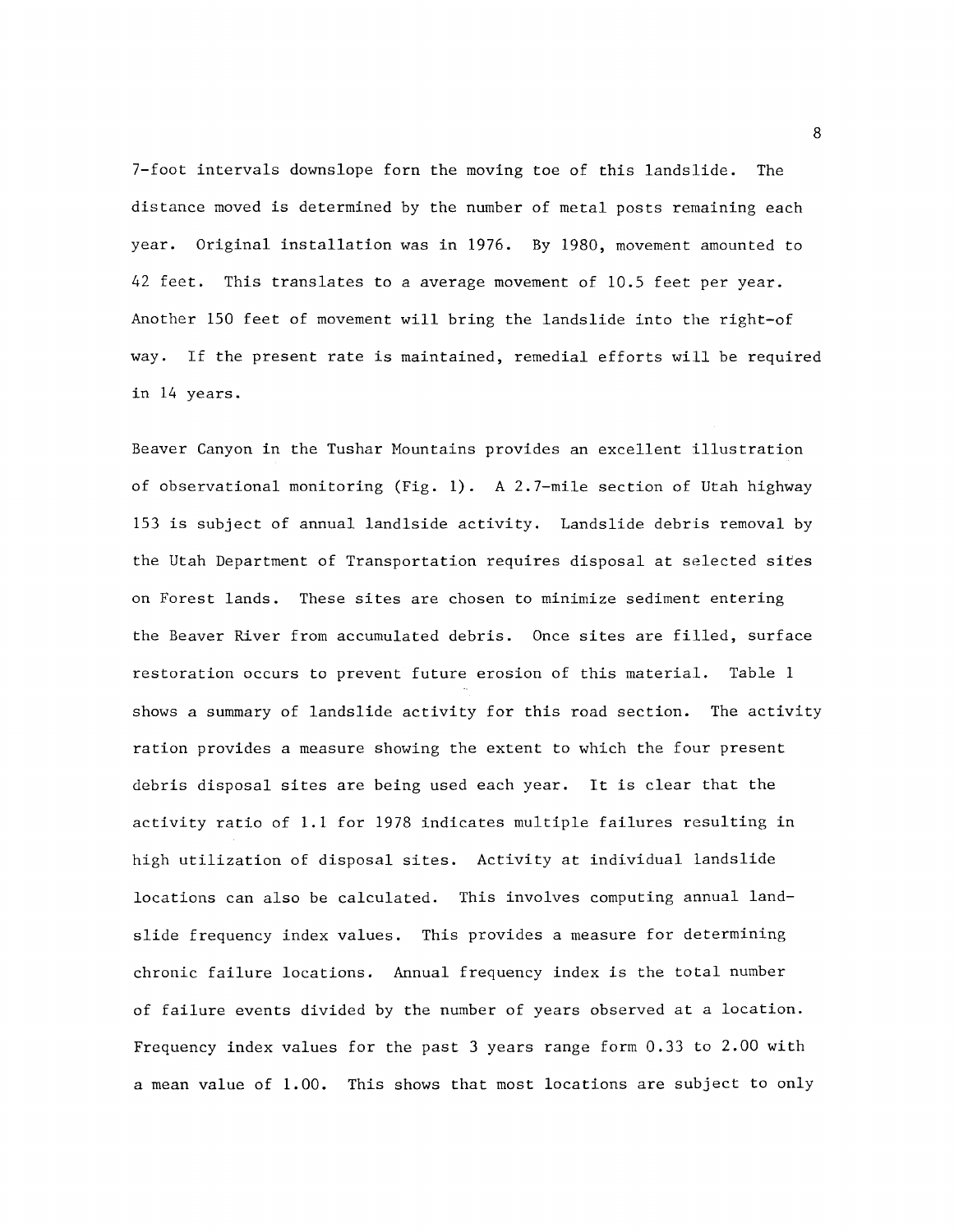one failure event each year. The most chronic locations are subject to an average of two failure events each year. Observational monitoring data readily demonstrates the need for remedial measures as well as prioritizing locations.

### CONCLUSIONS

The magnitude of landslide losses in resources management is often greater than commonly recognized. A comprehensive approach to landslidehazard reduction can reduce these losses by aiding management decisionmaking. Land and resource allocation decisions rely on knowledge of existing and potential landslide areas. Project design decisions need data on the probability of future landslide movment. Decisions on prioritizing remedial work must consider the rate of movement and frequency of landslide occurrence. Techniques for acquiring data to satisfy all three decision-making concerns are currently available. The The Fishlake National Forest illustrates application of a comprehensive landslide-hazard reduction program to resources managment. This continuing effort will reduce future landslide losses and make more effective use of limited funds available for remedial measures.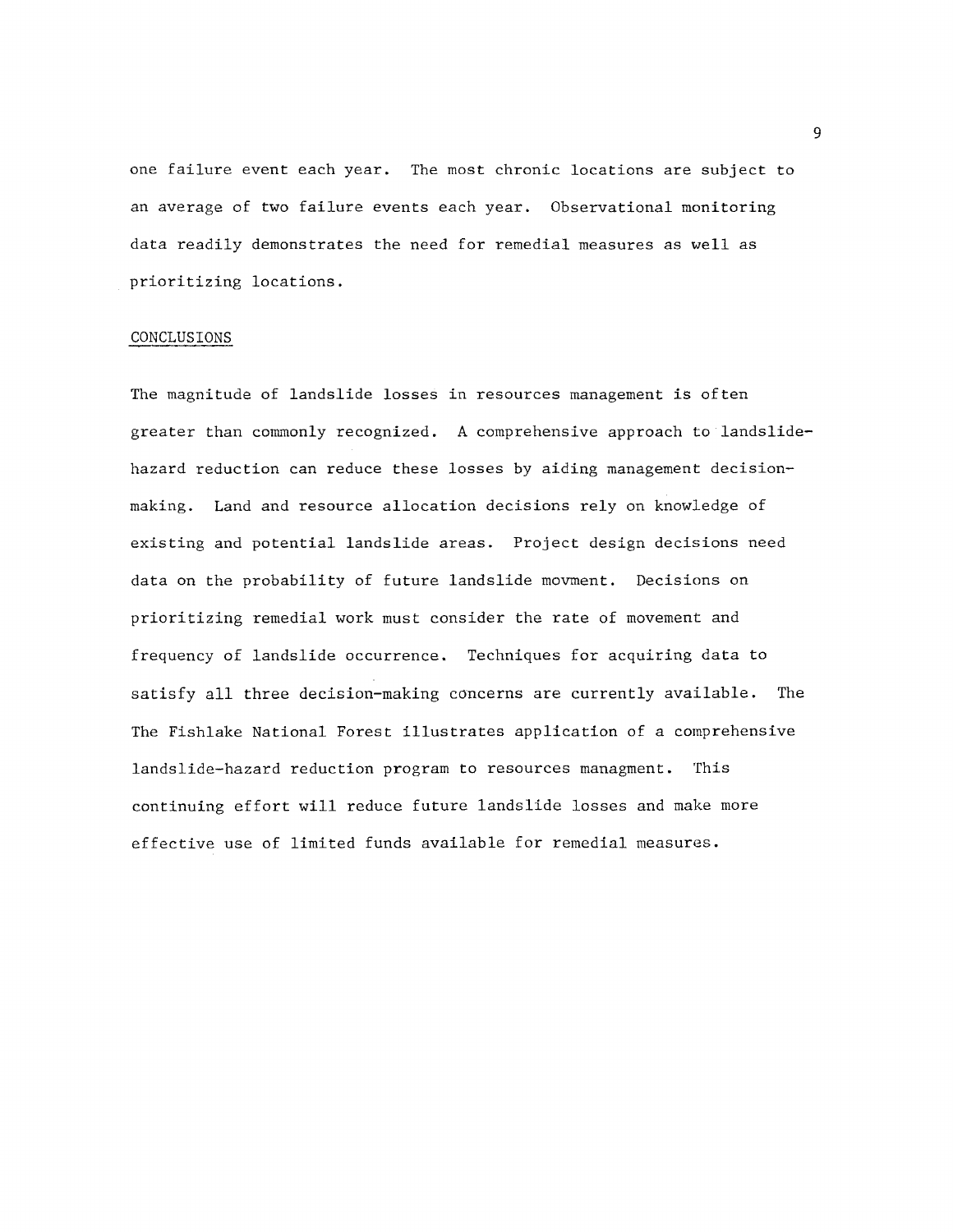| Year | Landslide Locations | Failure Events | Activity Ratio <sup>*</sup> |
|------|---------------------|----------------|-----------------------------|
| 1978 | 22                  | 45             | 1.1                         |
| 1979 | 12                  | 12             | 0.0                         |
| 1980 | 26                  | 35             | 0.4                         |

Table 1. Landslide activity summarized from observational monitoring along U-153 in Beaver Canyon.

\* Activity ratio is found by dividing total annual failure events, minus<br>total annual landslide locations, by total annual landslide locations. A value of 0.0 indicates that only one failure event per location occurred in that year. Values exceeding 0.0 reflect the frequency of multiple failures at landslide locations.

Table 1. Landslide activity summarized from observation  $\mathcal{L}_\mathcal{A}$  and  $\mathcal{L}_\mathcal{A}$  and  $\mathcal{L}_\mathcal{A}$  and  $\mathcal{L}_\mathcal{A}$  and  $\mathcal{L}_\mathcal{A}$  and  $\mathcal{L}_\mathcal{A}$  and  $\mathcal{L}_\mathcal{A}$  and  $\mathcal{L}_\mathcal{A}$  and  $\mathcal{L}_\mathcal{A}$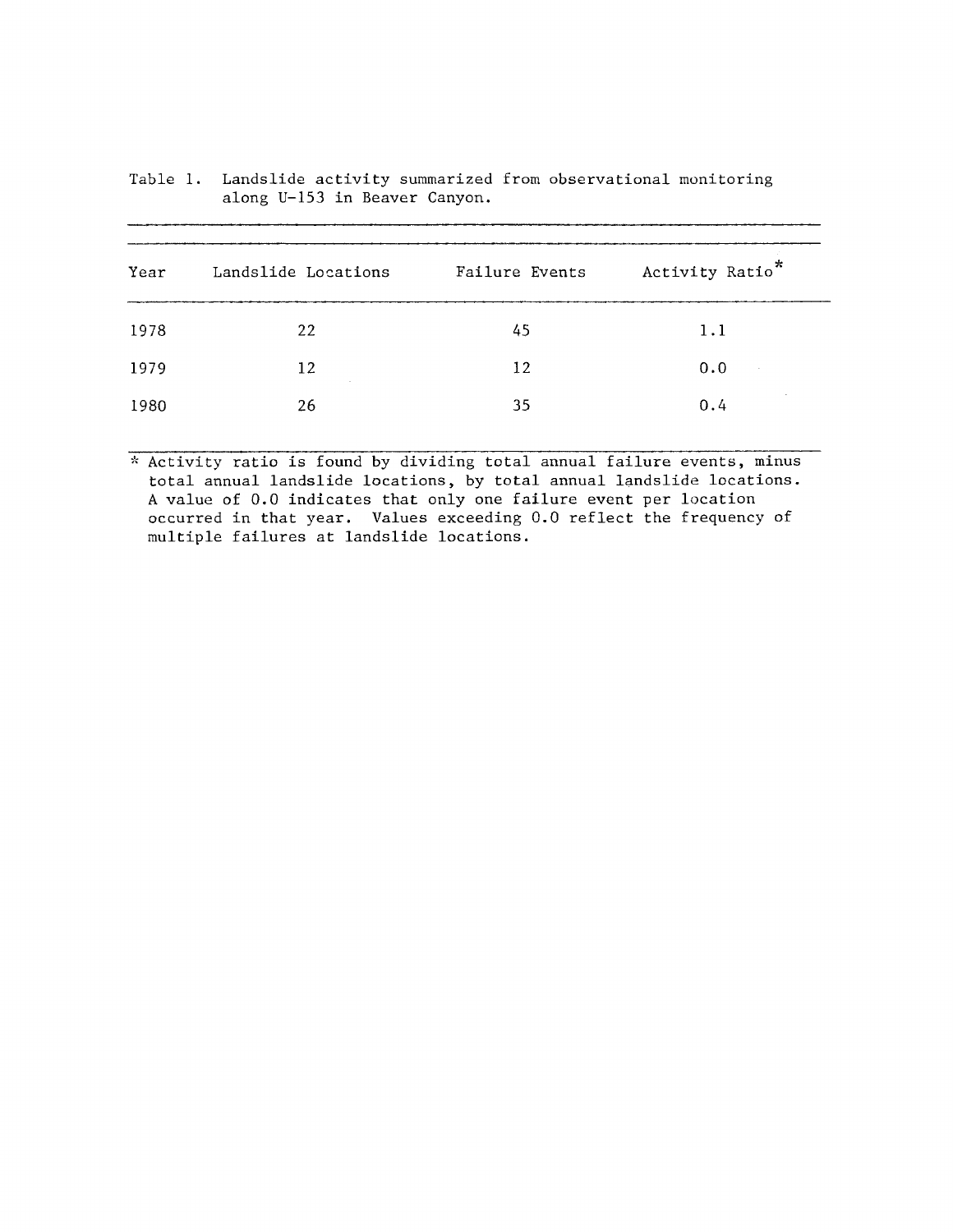### FIGURE CAPTIONS

- Figure **1.** Location of the Fishlake National Forest in central Utah. The bold numbers correspond to the following geographic areas within the Forest: 1) Canyon Range, 2) Pavant Range, 3) Tushar Mountains, 4) northern Sevier Plateau, S) southern Wasatch Plateau, 6) Fishlake Plateau, and 7) Thousand Lake Mountain. The tree-ring analysis area is shown by a filled triangle. The monitored landslide near Interstate 70 is shown by a filled circle. The landslide area along U-lS3 in Beaver Canyon is shown by a filled square.
- Figure 2. A part of the landslide-susceptibility map produced for the southern Wasatch Plateau. This area is southeast of White Mountain near Quitchupah Creek. Susceptibility ratings for map units are:  $L - low$ ,  $M - moderate$ ,  $H - high$ , and S - severe. The torpographic base is the Acord Lakes IS-minute topographic map.
- Figure 3. A time line for the period of 1900 to 1930. Twenty-seven significant landslide movement events occurred on old landslide deposits during this 30-year period. A heavy vertical bar indicates each year with a movement event.
- Figure 4. This large rockslide blocked traffic for several days in the Spring of 1978. **It** is one of many chronic landslide locations along U-lS3 in Beaver Canyon. The landslide debris was hauled to a nearby disposal site on the Forest.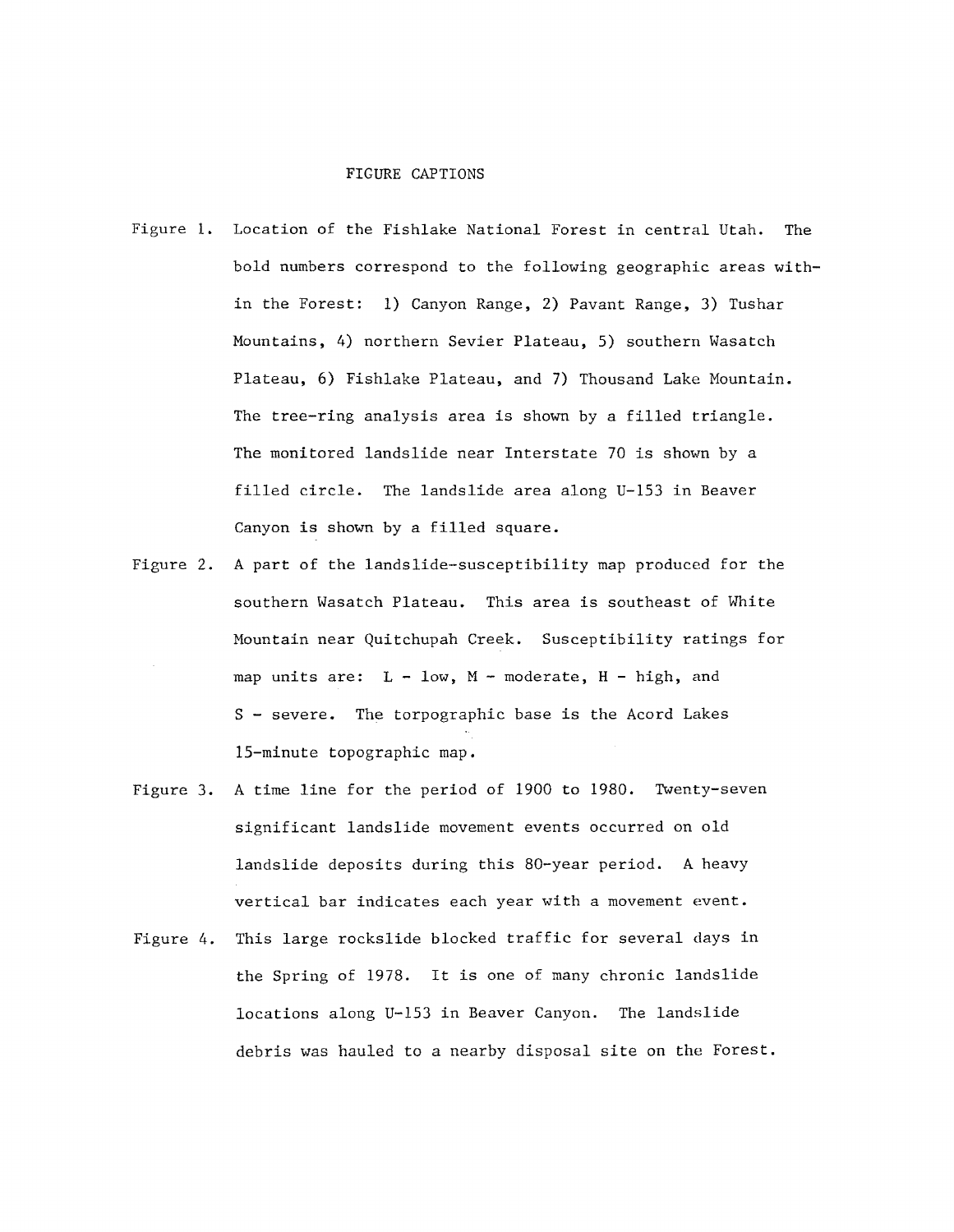# REFERENCES

Fleming, R. W., D. J. Varnes, and R. L. Schuster 1979 Landslide hazards and their reduction. Jour. Amer. Planning Assoc., V. 45, n. 4, p. 428-439. Fleming, R. W. and F. A. Taylor 1980 Estimating the costs of landslide damage in the United States. U. S. Geol. Surv. Circ. 839, 21 p. DeGraff, J. V. 1978 Regional landslide evaluation: Two Utah examples. Environ. Geol., V.2, p. 203-214. DeGraff, J. V. 1979 Initiation of shallow mass movement by vegetative-type conversion. Geology, v. 7, p. 426-429. DeGraff, J. V. and H. C. Romesburg 1980 Regional landslide-susceptibility assessment for wildlands management: A matrix approach, p. 401-414, in D. R. Coates and J. Vitek (eds.), Thresholds In Geomorphology: George Allen & Unwin: New York. DeGraff, J. V. and E. P. Olson 1980 Landslide monitoring techniques for wildland monitoring. Jour. Soil and Water Conserv., V. 35, p. 241-242. Shroder, J. F. Jr. 1971 Landslides of Utah. Utah Geol. and Mineral Surv. Bull. 90, 51 p. Shroder, J. F. Jr. 1980 Dendrogeomorphology -- review and new techniques of treering dating. Prog. Phys. Geog., V.4, p.161-188.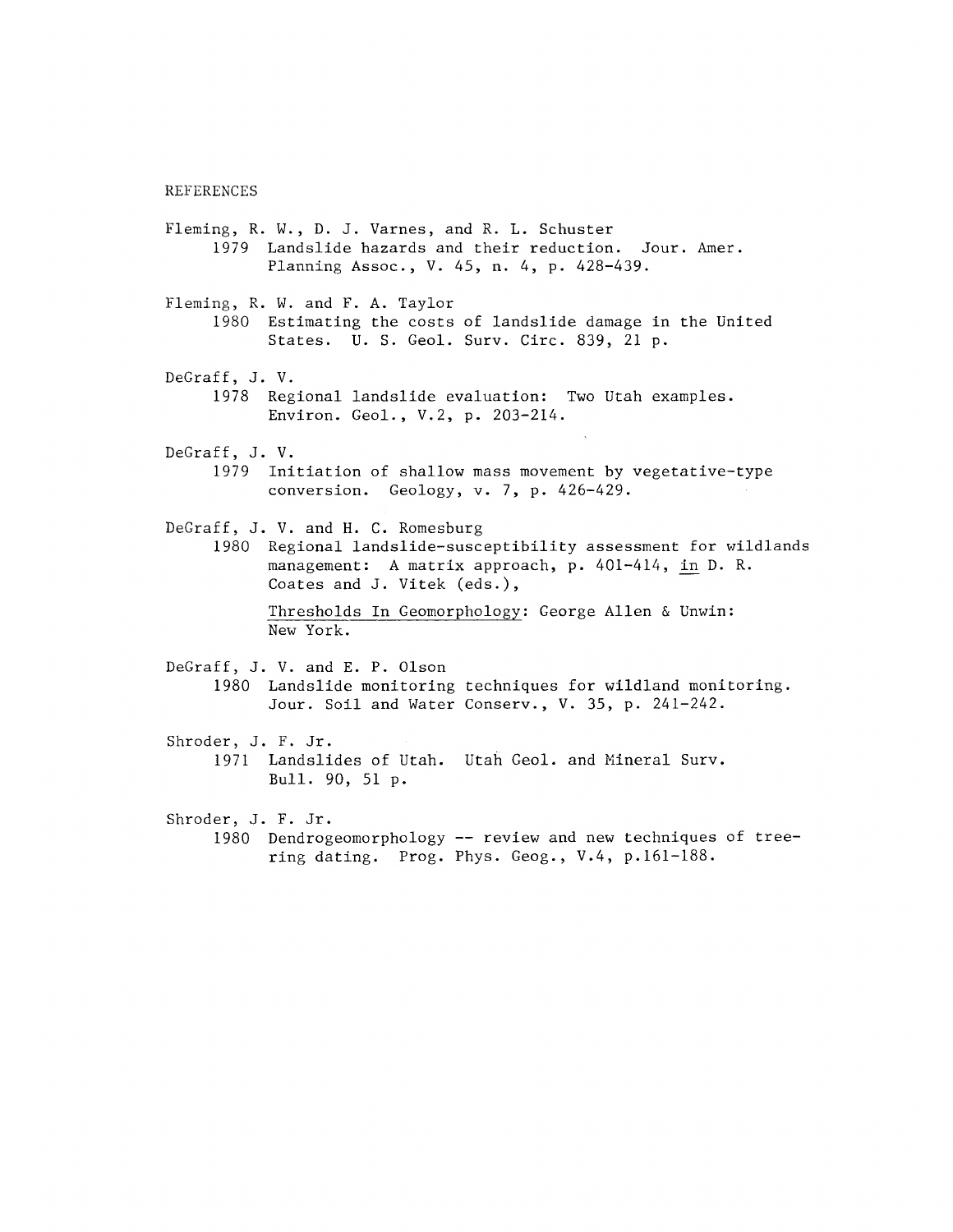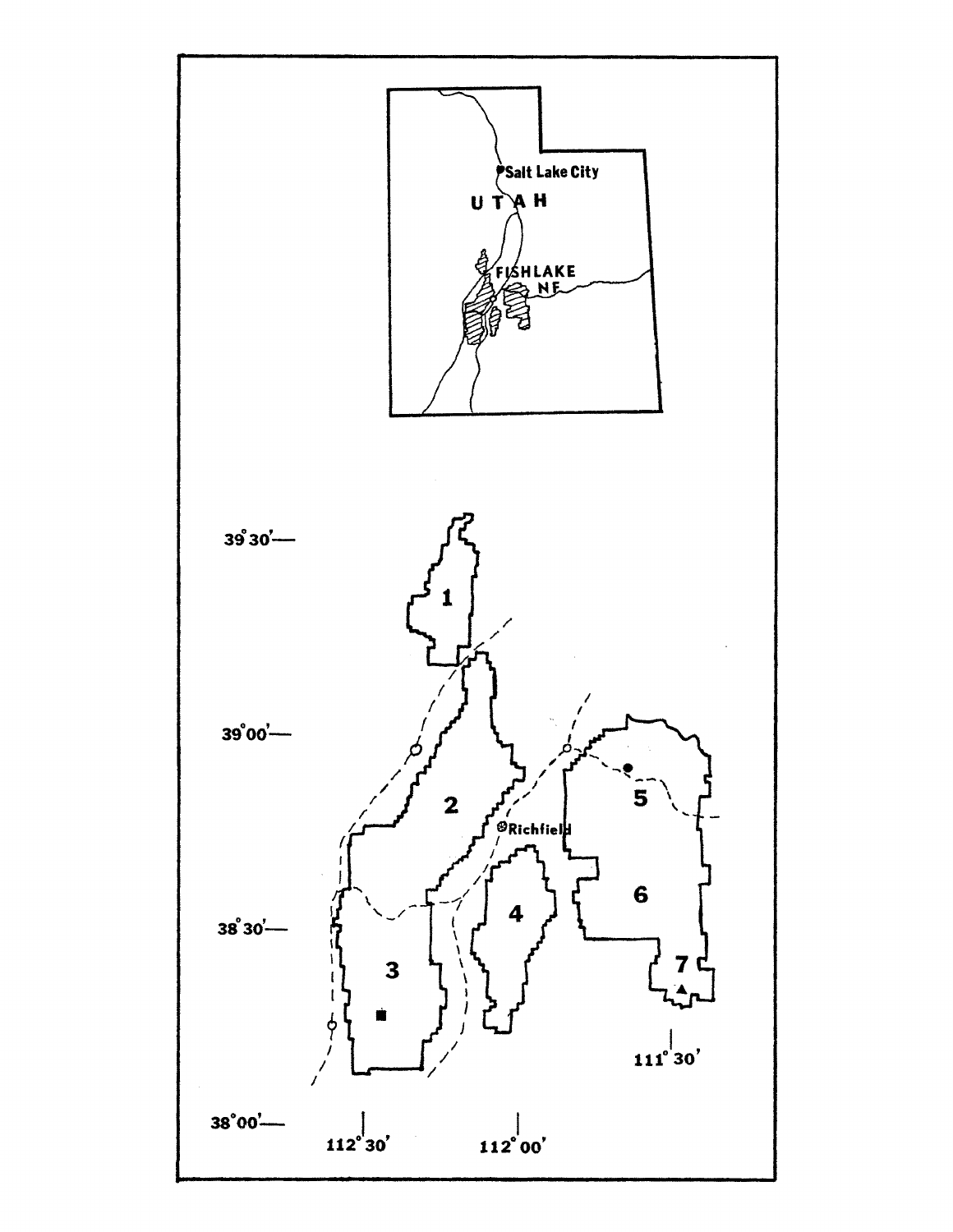